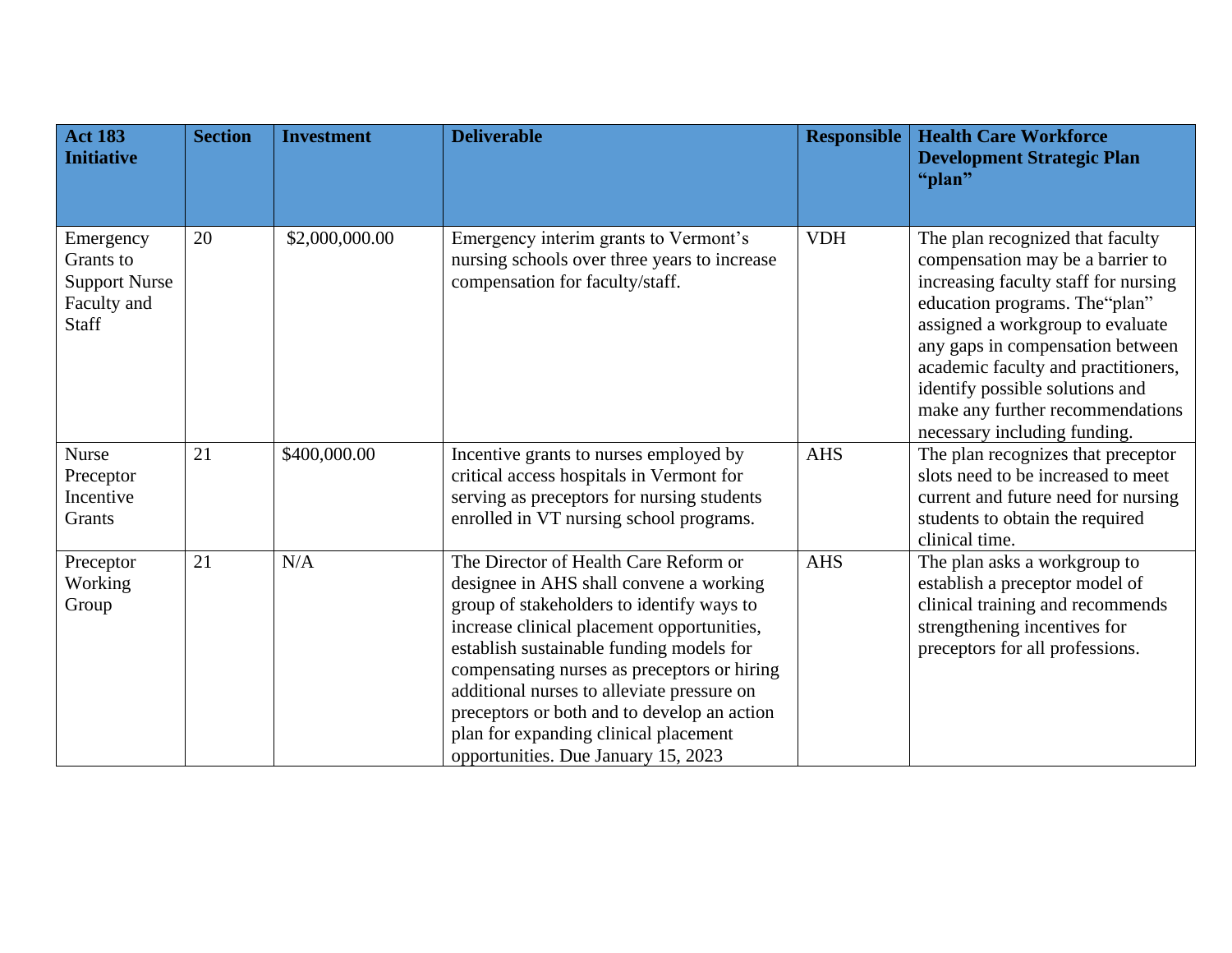| <b>Act 183</b><br><b>Initiative</b>                                                           | <b>Section</b> | <b>Investment/Appropriation</b>             | <b>Deliverable</b>                                                                                                                                                                                                                                                                                                                                                                                                                                                                                                                                                                                                                                                                                                                                               | <b>Responsible</b> | <b>Health Care Workforce</b><br><b>Development Strategic</b>                                                                                                                                                                                                                                                                                                                                                                                                                                                                                           |
|-----------------------------------------------------------------------------------------------|----------------|---------------------------------------------|------------------------------------------------------------------------------------------------------------------------------------------------------------------------------------------------------------------------------------------------------------------------------------------------------------------------------------------------------------------------------------------------------------------------------------------------------------------------------------------------------------------------------------------------------------------------------------------------------------------------------------------------------------------------------------------------------------------------------------------------------------------|--------------------|--------------------------------------------------------------------------------------------------------------------------------------------------------------------------------------------------------------------------------------------------------------------------------------------------------------------------------------------------------------------------------------------------------------------------------------------------------------------------------------------------------------------------------------------------------|
| <b>Health Care</b><br>Employer<br><b>Nursing</b><br>Pipeline and<br>Apprenticeship<br>Program | 22             | \$2,500,000.00                              | Providing grants to health care employers,<br>including hospitals, long-term care facilities,<br>designated and specialized service agencies,<br>federally qualified health centers, and other<br>health care providers, to establish or expand<br>partnerships with Vermont nursing schools to<br>create nursing pipeline or apprenticeship<br>programs, or both, that will train members of<br>the health care employers' existing staff,<br>including personal care attendants, licensed<br>nursing assistances, and licensed practical<br>nurses, to become higher-level nursing<br>professionals. Grants shall commence in the<br>fall of 2022. On or before September 15, 2022,<br>the AHS shall provide an update to HROC on<br>status of implementation. | <b>AHS</b>         | Plan "plan"<br>Develop and identify<br>strategies to streamline<br>advancement through the<br>nursing career ladder and<br>upskill existing staff.<br>Convene health care<br>providers (e.g. hospitals,<br>long-term care facilities<br>and home health<br>agencies) and higher<br>education programs to<br>develop and identify<br>needs for on-site delivery<br>of training and education<br>programs to upskill<br>existing staff (e.g. LNAs<br>to LPNs) and to identify<br>ways to streamline<br>advancement through the<br>nursing career ladder. |
| <b>Health Care</b><br>Workforce<br>Data Center                                                | 32             | \$750,000.00                                | Funds and full-time FTE appropriation to<br>establish and operate a statewide Health Care<br>Workforce Data Center.                                                                                                                                                                                                                                                                                                                                                                                                                                                                                                                                                                                                                                              | <b>AHS</b>         | The plan recommended<br>establishing a health care<br>workforce data center.                                                                                                                                                                                                                                                                                                                                                                                                                                                                           |
| <b>Health Care</b><br>Workforce<br>Coordinator<br>Position                                    | 34             | Position appropriation<br>\$170,000.00 FY23 | One classified, three-year limited-service<br>Health Care workforce Coordinator position is<br>created in the AHS Office of Health Care<br>Reform to support the health care workforce<br>initiatives set forth in Act 183 and in the<br>Health Care Workforce Development Strategic<br>Plan.                                                                                                                                                                                                                                                                                                                                                                                                                                                                    | <b>AHS</b>         | Not recommended in the<br>plan.                                                                                                                                                                                                                                                                                                                                                                                                                                                                                                                        |